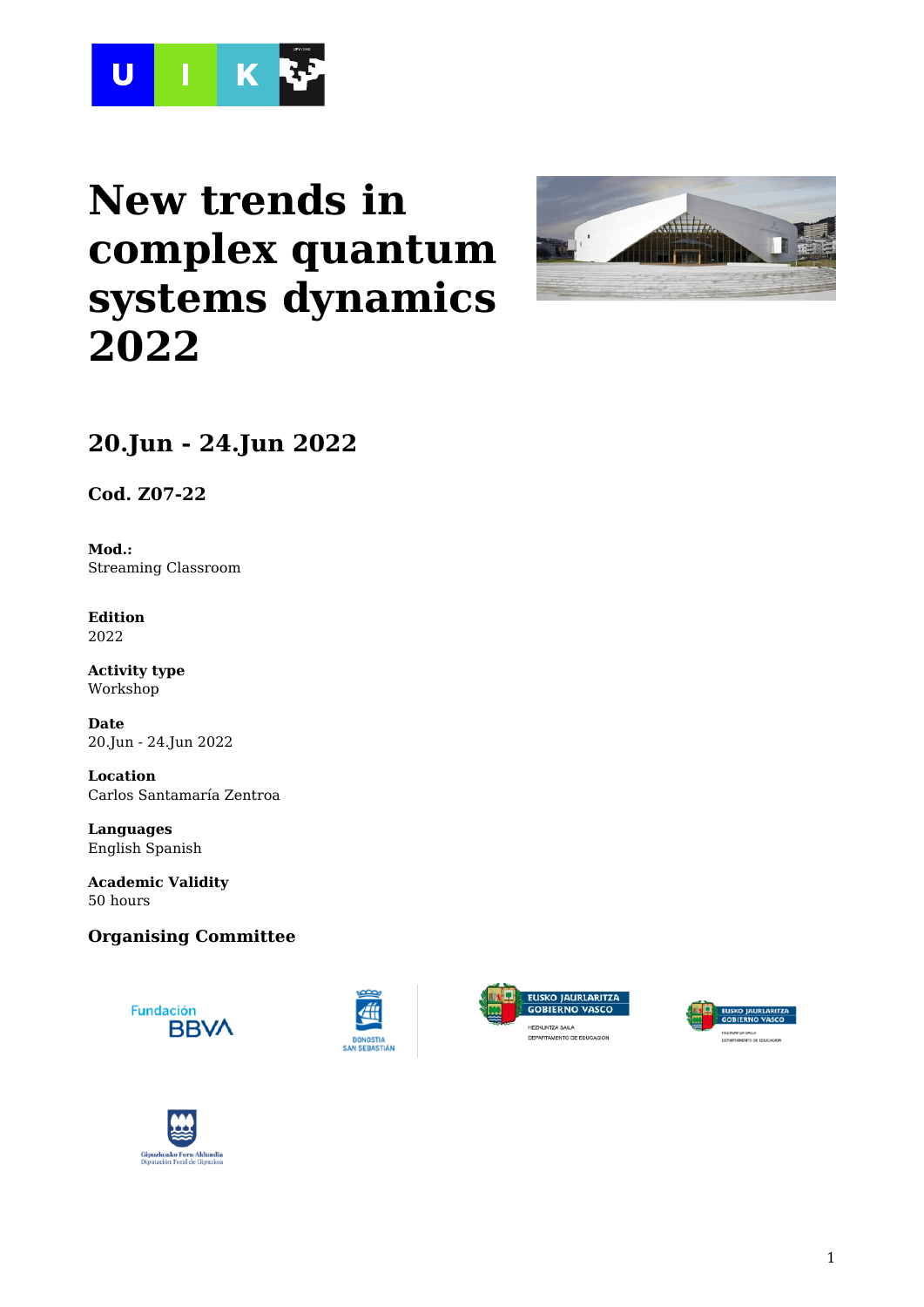

### **Description**

In our Quantum Science era where fault-tolerant quantum devices are still not available but Noisy Intermediate-Scale Quantum (NISQ) devices are accessible, quantum information tools to guide their development play a fundamental role. With the foreseen increasing complexity of available NISQ devices, their classical simulations - which drove their development until now - will soon fail to keep up. There is thus an urgent need for increasingly powerful diagnostic tools that can be applied to quantum devices even in the quantum advantage regime. At the center of the quantum-inspired algorithms lay tensor networks, one of the most powerful paradigms for simulating quantum many-body lattice systems, both in- and out-of-equilibrium, via a representation of the quantum state with tailored variational ansatz wave functions. The results of this workshop will be an essential tool to advance our understanding of dynamical and strong-correlation effects in quantum matter also beyond the NISQ era. Our activity is only possible thanks to a collaborative effort between theory and experiment, and an interdisciplinary approach leveraging the combined expertise of researchers from atomic, molecular, and optical (AMO) quantum technologies (QTs), and high-energy physics. This workshop brings together various key actors who will influence the future development of the leading QTs. The results shown in this workshop will have applications ranging from condensed matter physics over high-energy physics to quantum information theory, facilitating the design of new materials, and even more efficient chemical reactions.

### **Objectives**

This workshop will show highly collaborative advanced multidisciplinary science and innovative engineering project with the potential to initiate and foster new lines of quantum technologies.

- Quantum simulation and computation: the planned talks in the workshop will show new ways to use existing quantum platforms and apply them to chemistry, condensed matter, and high-energy physics, among others.
- Quantum information science: the planned talks in the workshop will show paradigmatic tools to analyze and study quantum systems for quantum information purposes.
- Quantum sensing: the planned talks in the workshop will show paradigmatic tools to analyze and study magnetic field sensing with super resolution spectroscopy and single-molecule NMR.

The expected impacts of the workshop are:

- Develop a deeper fundamental and practical understanding of systems and protocols for manipulating and exploiting quantum information with the invited and contributed talks and the poster session.
- Identify new opportunities and applications to be fostered through quantum technologies, creating synergies among the most important researchers in the community.
- Enhance interdisciplinarity in crossing traditional boundaries between disciplines to enlarge the community involved in tackling these new challenges, with this in-person activity.

### **ORGANIZING COMMITTEE:**

- S. Montangero (Padova Univ.)
- J. Prior (Murcia Univ.)
- E. Rico (UPV/EHU & Ikerbasque)

#### **LOCAL COMMITTEE:**

- M.G. Echevarria (UPV/EHU)
- I.L. Egusquiza (UPV/EHU)
- G. Schnell (UPV/EHU & Ikerbasque)

#### **CALENDAR / AGENDA**

February 2022, the registration of participation opens.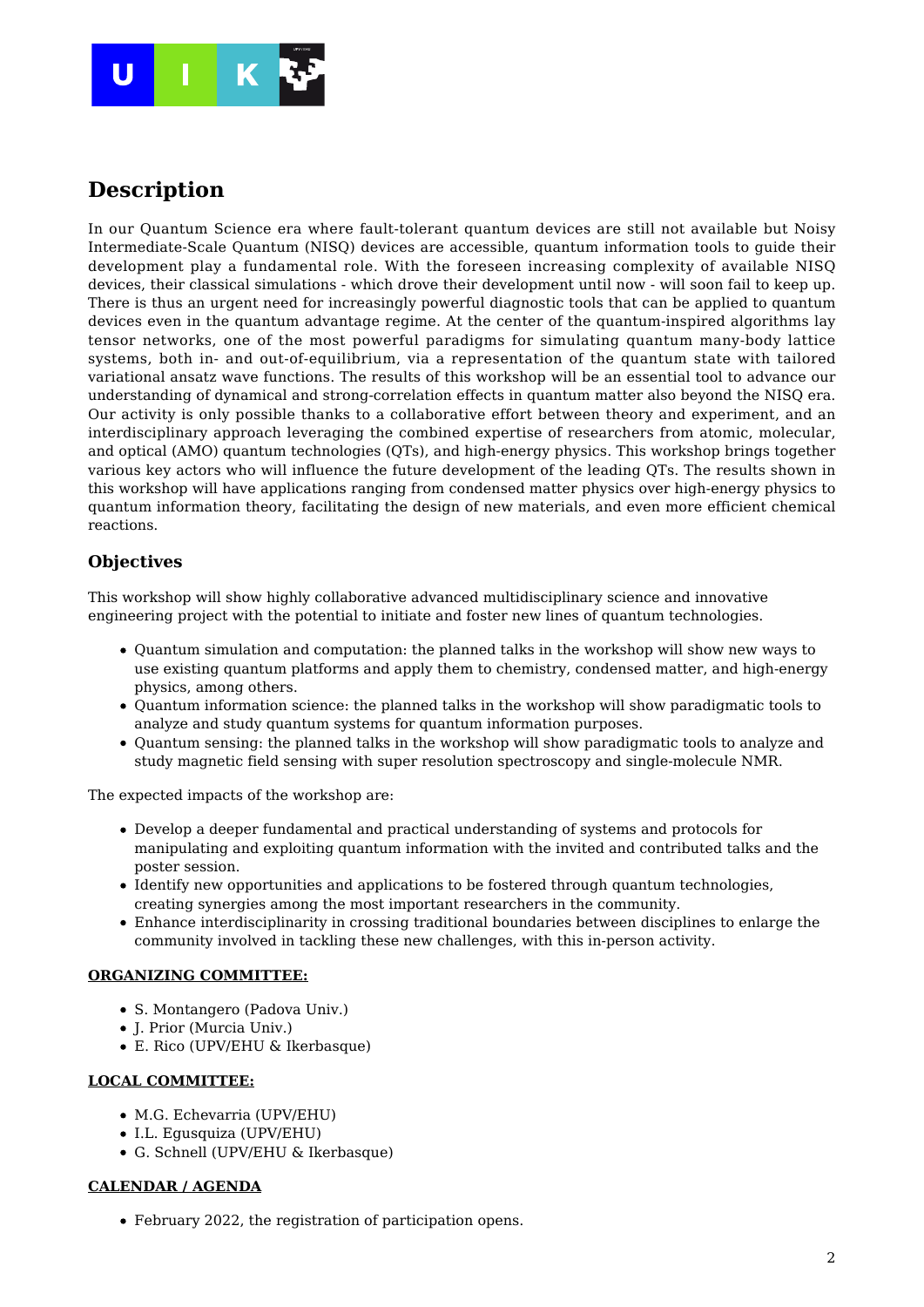

- April 2022, contributed talks and accepted posters are announced.
- May 2022, the general participation registration closes.

### **SUBMISSION (ORAL CONTRIBUTION OR POSTER):**

To submit an oral contribution or a poster please send an email to **enrique.rico.ortega@gmail.com** with the subject "congress submission" where it is stated the title, abstract and references of the possible contribution (oral or poster). Deadline, April 15th

During the conference dinner on Thursday evening, we will announce the first and second-best poster award supported by Entropy ([https://www.mdpi.com/journal/entropy\)](https://www.mdpi.com/journal/entropy)

### **Course specific contributors**





Donostia International Physics Center







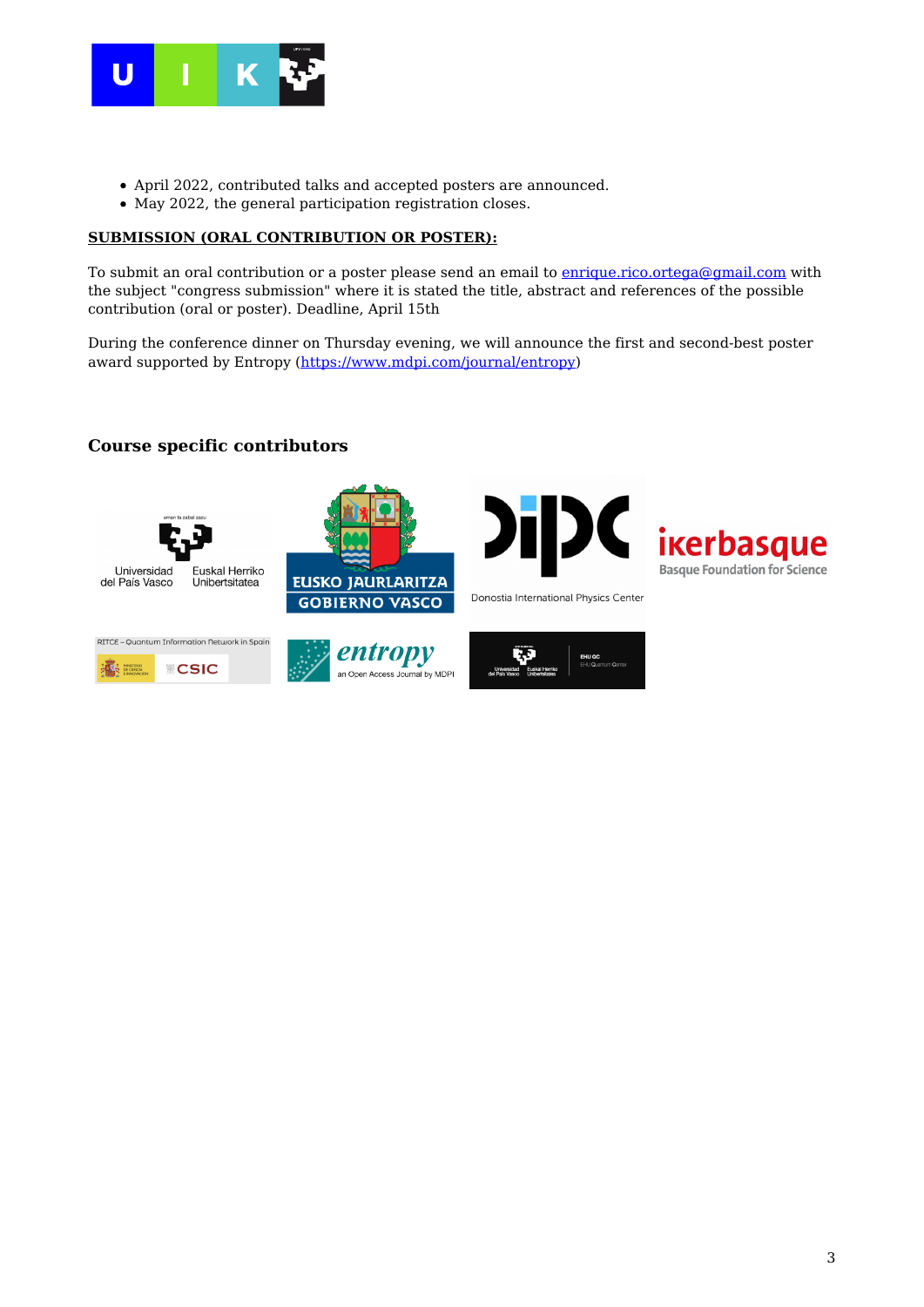

### **Directors**



**Enrique Rico Ortega**

UPV/EHU - Ikerbasque

I have been working in the field of theoretical quantum physics in a broad scope of topics ranging from quantum link models and the preparation of exotic topological states in open systems to implementations of lattice gauge theories using ultra-cold atoms. I have made key contributions to a large number of projects and the ideas from my research with my collaborators have opened new directions to several timely topics in quantum physics in condensed matter, atomic-molecular-quantum optics physics, and beyond. To give an example, in my recent work on the quantum simulation of lattice gauge theories, with my collaborators, we have put forward a very exciting new approach to fundamental problems of high-energy physics. In 2015, I move to Bilbao with the highly competitive and prestigious Ikerbasque research fellow position. Nowadays, I have a permanent position at the UPV/EHU with an Ikerbasque research associate position.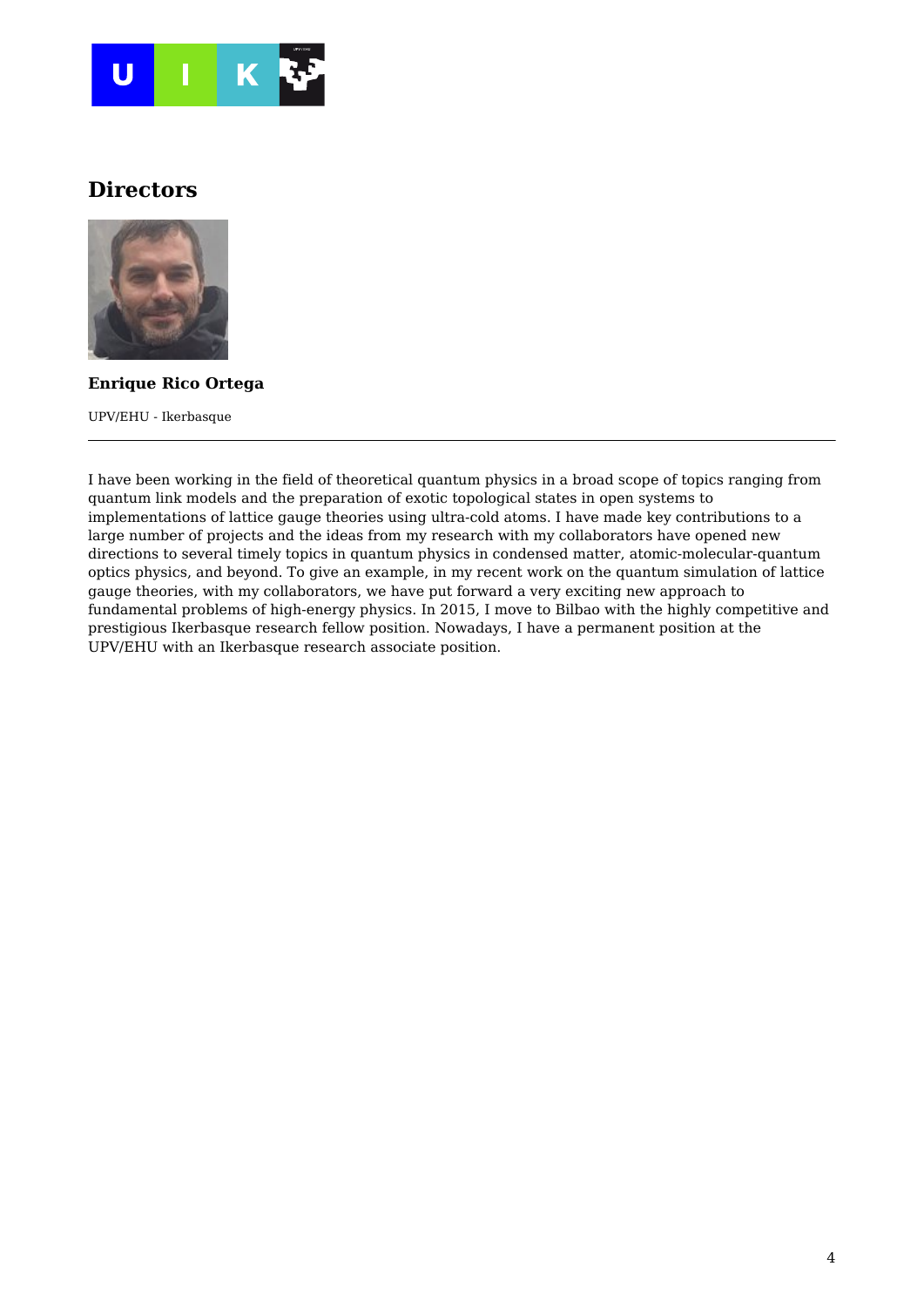

### **Teachers**



### **Natalia Ares**

Natalia Ares is an Associate Professor at University of Oxford. Her group follows two main research directions. The more fundamental is focused on exploring how the laws of thermodynamics are revised at the nanoscale. With this aim, they use electromechanical devices which are cooled down to milliKelivin temperatures as nanoscale engines. This research could reveal the cost of quantum information processing and help us understand dissipation and thermalisation in quantum systems, improving the engineering basis of quantum technologies by allowing fully informed choices on device design and optimisation. The other focus of Natalia's group is the development of machine-learningbased approaches for quantum device control in real time. One of their most recent achievements was to demonstrate fully automatic tuning of semiconductor quantum dots across different device architectures. This work is aimed at reducing the cost, time, and effort involved in the control of quantum devices, which constitute a major bottleneck to the advancement of quantum technologies.



**Mari Carmen Bañuls** MPQ & MCQST

The focus of my research is the development and application of Tensor Network (TN) methods for the numerical simulation of quantum many-body systems. The term TN States has become a common one in the context of numerical studies of quantum many-body problems. It refers to several families that represent different approaches for the efficient description of the state of a quantum many-body system. The paradigmatic application of these techniques, in the context of condensed matter physics, has been the solution of one-dimensional spin problems using Matrix Product States (MPS). This family of states lies at the basis of the Density Matrix Renormalization Group method, which has become the most precise tool for the study of one-dimensional quantum many-body systems in regimes where analytical tools cannot be used. But the potential of TN extends far beyond such problems, and promising extensions include the natural generalization of MPS to higher dimensions and applications to dynamics.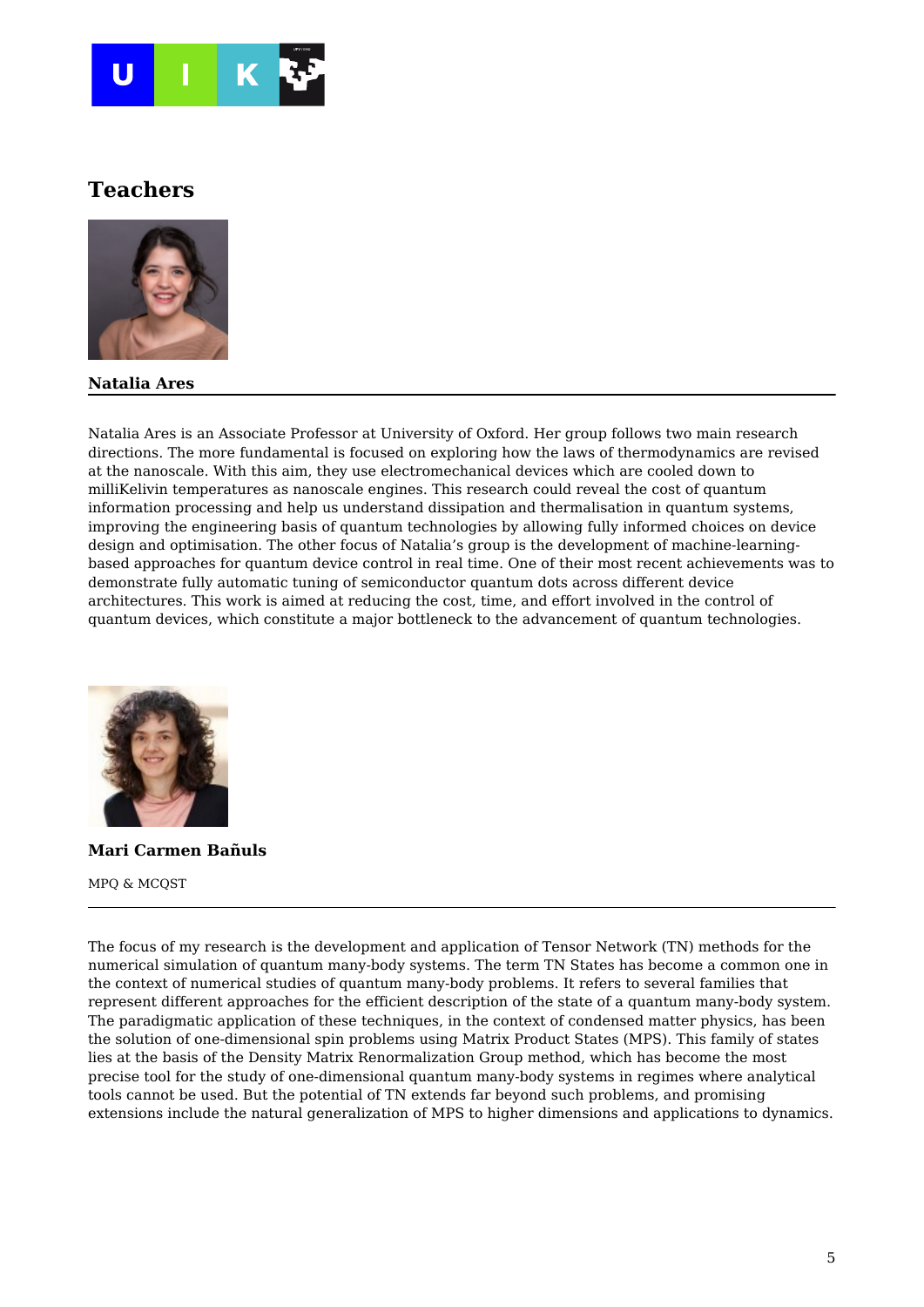



### **Alejandro Bermudez**

CSIC

I am a Ramon y Cajal research fellow (5+2 year contract equivalent to a tenure track in the spanish research system) in the Theoretical Physics department of the Complutense University of Madrid (UCM). I am part of the group of quantum information and computation (GICC), where we do research on various theoretical aspects related to quantum technologies. Research interests: Quantum Information and Computation, Quantum simulations, Quantum Many-body systems, Strongly-coupled Quantum Field Theories



**Rainer Blatt** Universitat Innsbruck & IQOQI & Alpine Quantum Technologies GmbH

Rainer Blatt's research focuses on trapped ions as a means to address fundamental questions in quantum optics, spectroscopy, and quantum information science. In the laboratory, individual ions are confined in electromagnetic traps under ultrahigh vacuum, and their electronic states are manipulated and probed using laser beams. Experiments in his group, including the demonstration of quantum gates and highly entangled ion strings, have established that ions are outstanding candidates for quantum bits in a quantum computer. Current research themes include the investigation of light-matter quantum interfaces, the scalability of ion traps for quantum information processing, and the use of trapped ions to simulate quantum processes.

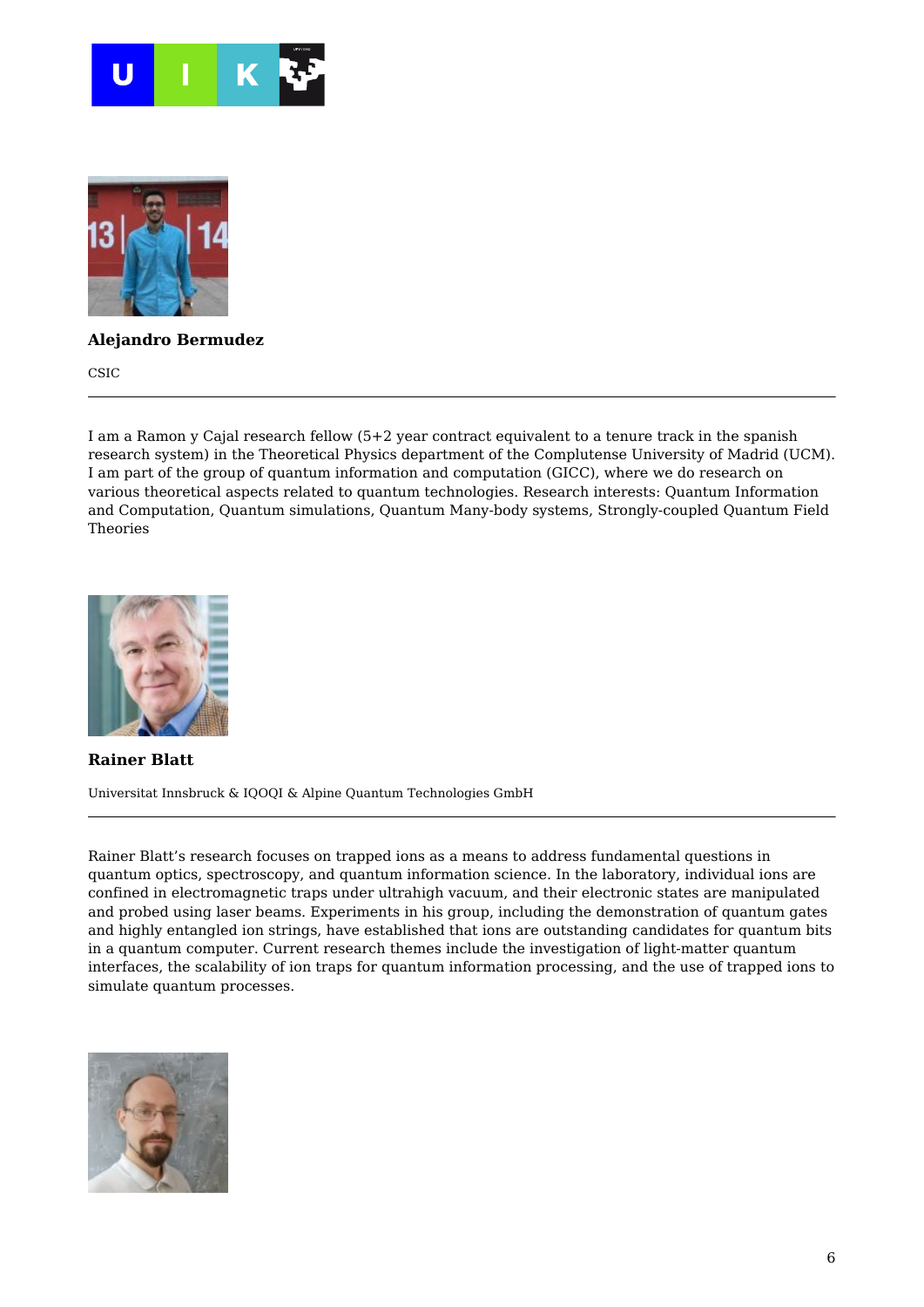

### **Giuseppe Clemente**

DESY Zeuthen

Giuseppe Clemente is a member of the new Centre for Quantum Technology Applications (CQTA) and ZPPT group at DESY-Zeuthen. He has worked on Monte Carlo simulations and spectral methods applied to lattice quantum gravity (causal dynamical triangulations) and lattice QCD. His recent research activity focuses mainly on applications of quantum computing techniques to problems of interest for high-energy physics such as estimating averages of canonical ensambles for systems affected by the sign problem, and investigating short-scale properties and the running coupling behavior of lattice gauge theories.



**Marcello Dalmonte**

SISSA & ICTP

The main research interest of Marcello Dalmonte is the investigation of many-body phenomena motivated by atomic and molecular systems. Such systems pose, from the one hand, new challenges in the spirit of theoretically understanding of complex phases of matter and, form the other hand, an ideal platform to investigate and simulate novel physical phenomena in controlled environment. Lately, his research activity has been mostly devoted to the physics of quantum gases confined in lowdimensionality, and to the development of quantum engineering tools in search for topological phases and emergent gauge symmetries. Research interests: Many-body theory of synthetic quantum systems Theory of low-dimensional quantum systems Entanglement witnesses and measures from a statistical mechanics perspective Tensor network based numerical methods Real-time dynamics of lattice gauge theories Quantum simulation strategies for many-body problems



**Zohreh Davoudi**

Maryland Center for Fundamental Physics and Department of Physics, University of Maryland

Zohreh Davoudi is an assistant professor of Physics at the University of Maryland, College Park. She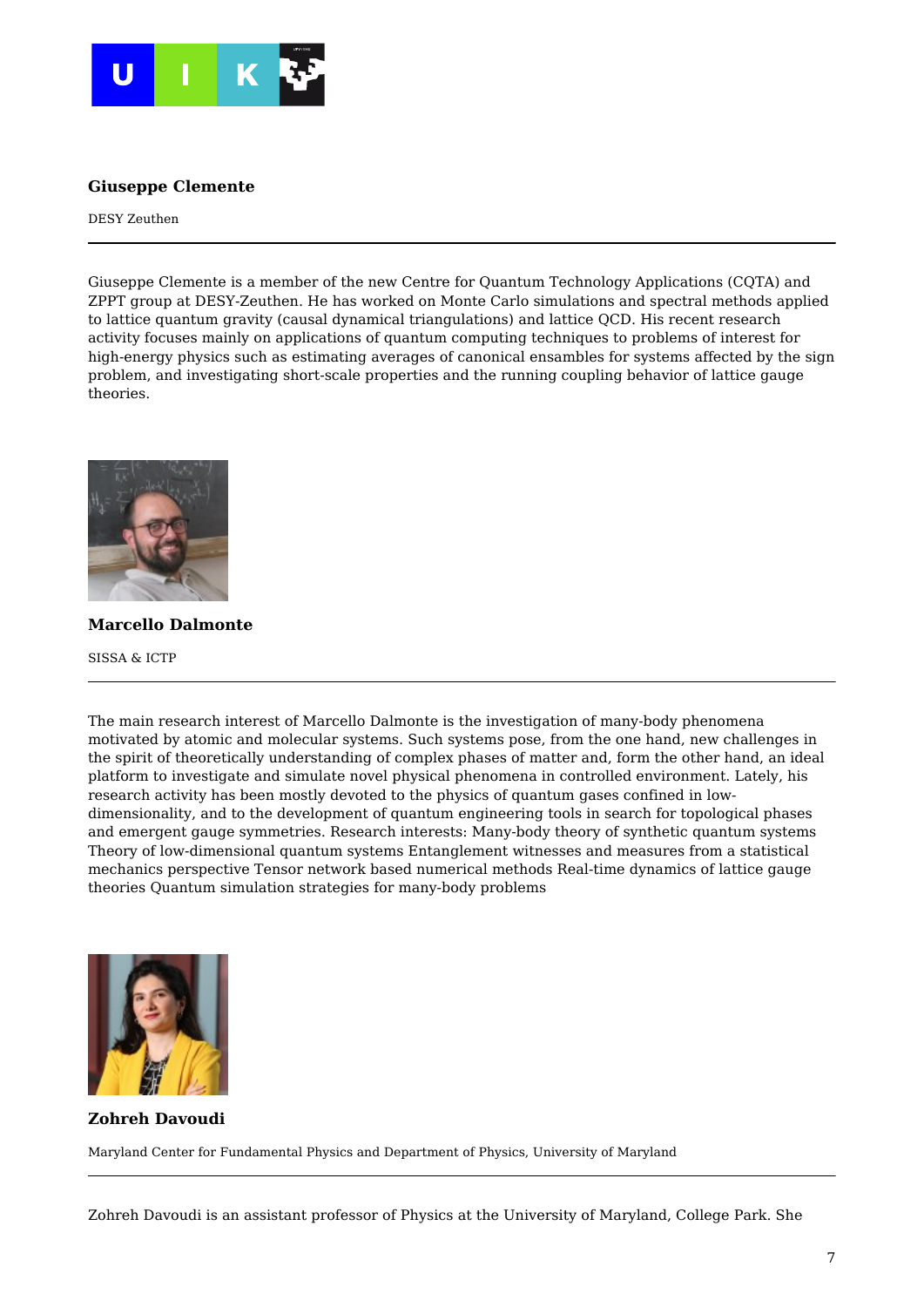

received her Ph.D. in 2014 from the University of Washington in Seattle, and shortly thereafter joined Massachusetts Institute of Technology's Center for Theoretical Physics as a post-doctoral research associate. While at the University of Maryland, she was also a fellow of RIKEN's Center for Acceleratorbased Sciences from 2017-2020. Davoudi studies strongly interacting systems, such as hadrons and nuclei, using analytical and computational methods including effective field theories, lattice quantum chromodynamics, quantum simulation, and quantum computing. Her recent work involves analog, digital, and hybrid approaches to simulating quantum field theories on trapped-ion quantum platforms.



**Gary Goldstein** Tufts University

Gary R. Goldstein is Professor in Theoretical high energy and nuclear physics, Science and society, and Science education. His research interests are: Theories of fundamental constituents of matter, Quantum Chromodynamics, tests of the Standard Model and beyond, the role of spin and angular momentum in particle interactions at medium and high energies. The role of science in public policy; non-proliferation of nuclear arms; education for peace.



**Karl Jansen**

DESY

Karl Jansen is a member of the ZPPT group at DESY. He has worked on lattice field theory computations on state-of-the-art supercomputers and is the spokesperson of the Extended Twisted Mass Collaboration. Dr Jansen has pioneered TN and quantum computing simulations for lattice field theory. Dr Jansen has been a Heisenberg Fellow of German Science. Member of the NIC research group 'Elementary Particle Physics' located at DESY Zeuthen. Research Interests: Lattice Field Theory, Turbulence, Theoretical Biology.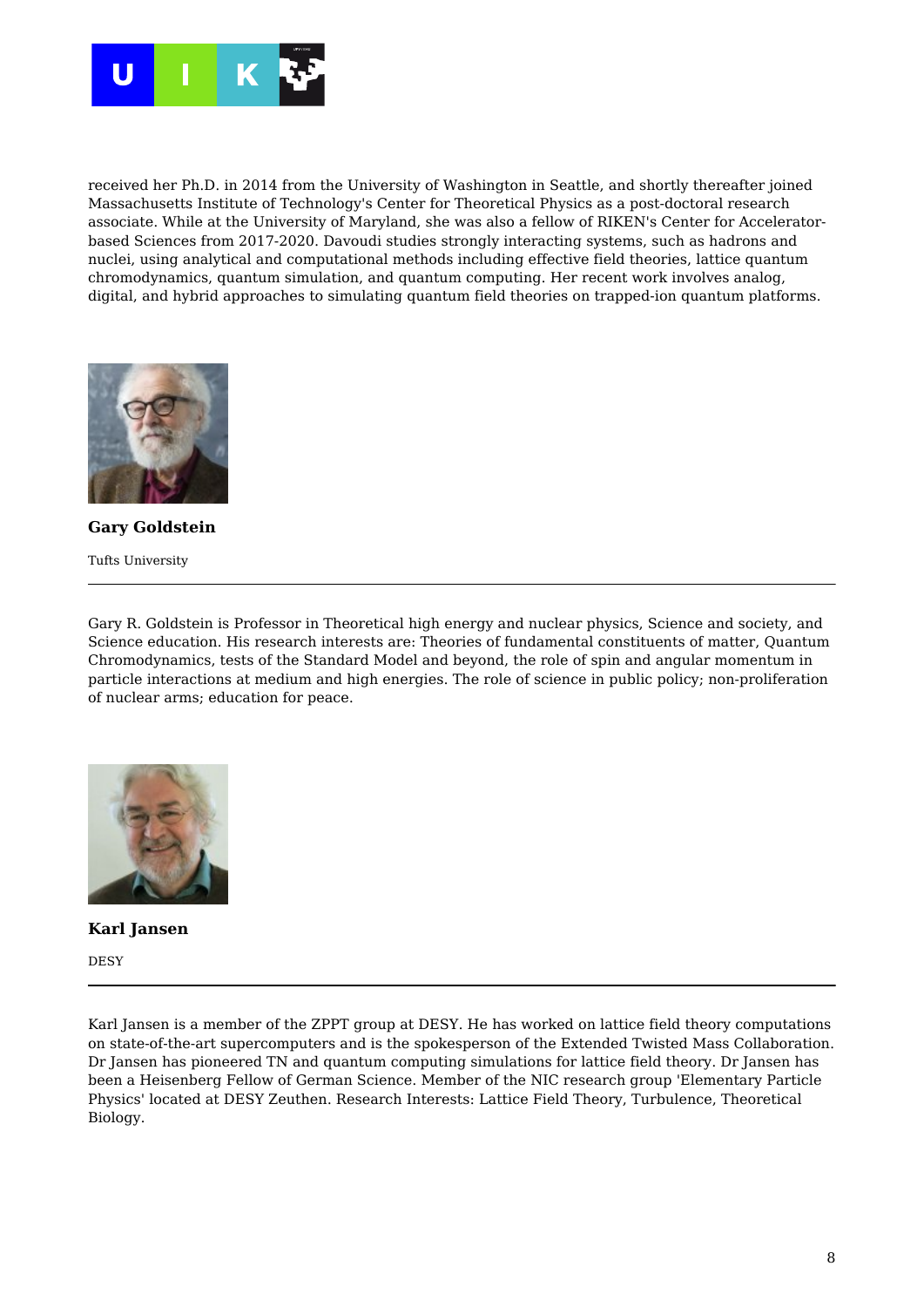



**Fedor Jelezko**

Institute for Quantum Optics, Ulm University

Fedor Jelezko – director of the Institute of Quantum Optics and fellow of the Center for Integrated Quantum Science and Technology (IQST) at Ulm University. His research interests are at the intersection of fundamental quantum physics and application of quantum technologies for information processing, communication, sensing, and imaging. Professor Jelezko makes the control of single atomic scale systems in solid state environments possible. Coherent control techniques similar to nuclear magnetic resonance are combined with ultrasensitive optical detection of single atoms. The focus of his pioneering work is on extremely pure, artificially produced diamonds. Jelezko's research is essential for highly precise sensors and new imaging-technologies.



**Zala Lenarčič** Jozef Stefan Institute

Nonequilibrium dynamics provides an unprecedented point of view onto the interacting many-body systems. I am fascinated by that approach because it builds the understanding through surprising connections; via thermalization we can learn a lot about the non-ergodic systems, emergent time-scales can actually give information on the interactions between different subsystems, while some extraordinary properties can be triggered or accessed only by driving. Nonequilibrium as a research topic seems inexhaustible since almost all applications of correlated matter use or rely on nonequilibrium situations. In my past projects I addressed diverse set of topics: Reviving integrability in realistic materials. Critical properties of many-body localized (MBL) systems in open setups. Unravelling of interactions between different degrees of freedom in correlated materials. Dielectric breakdown of Mott insulator.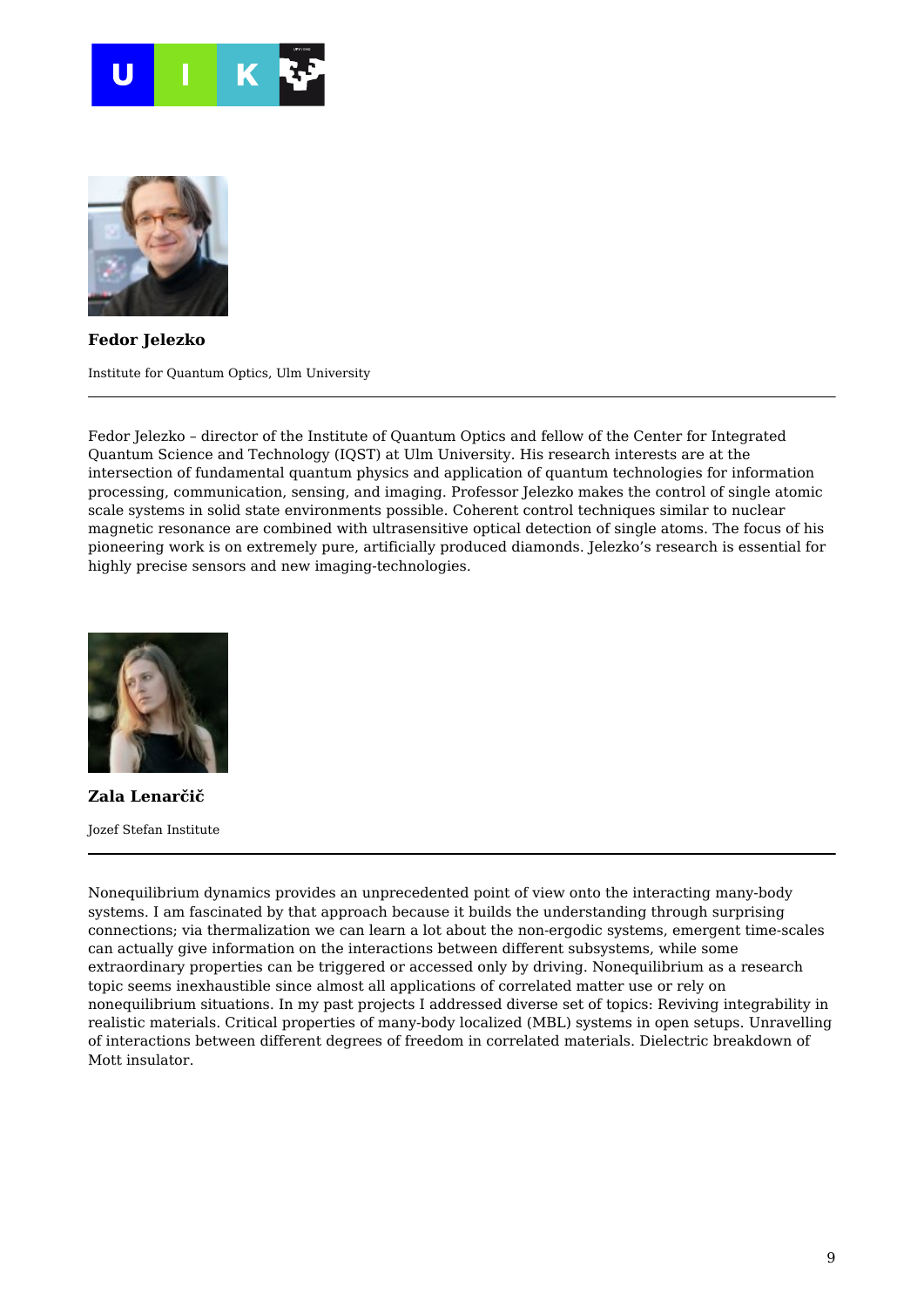



### **Fernando Luis Vitalla**

Instituto de Nanociencia y Materiales de Aragón, INMA, CSIC-Universidad de Zaragoza

Fernando Luis received his PhD from the University of Zaragoza (Spain) in 1997, with a thesis on the phenomenon of spin quantum tunneling. Between 1998 and 2000, he worked as a Marie Curie postdoctoral researcher at the Kamerlingh Onnes Laboratory of the University of Leiden (The Netherlands), and then as a Ramón y Cajal researcher at the Spanish Council of Research (CSIC). Since 2003, he has held a permanent appointment with CSIC at the Institute of Nanoscience and Materials of Aragón (INMA). His research activity focuses on the study of magnetic molecular clusters, with a special interest on phenomena such as quantum tunneling, quantum coherence and quantum phase transitions, which occur near the absolute zero, and on the application of these molecular spins to quantum computation.



#### **Maria Jose Martínez Pérez**

Instituto de Nanociencia y Materiales de Aragón, INMA, CSIC-Universidad de Zaragoza

María José Martínez is a researcher at the Instituto de Nanociencia y Materiales de Aragón. Her work focuses on the integration of magnetic nanomaterials in superconducting circuits and the development of ultrasensitive nanoSQUID sensors working under high magnetic fields and in a wide range of frequencies. On the other side, her group investigates the integration of magnonic cavities based on topological magnetic solitons for quantum sensing applications.

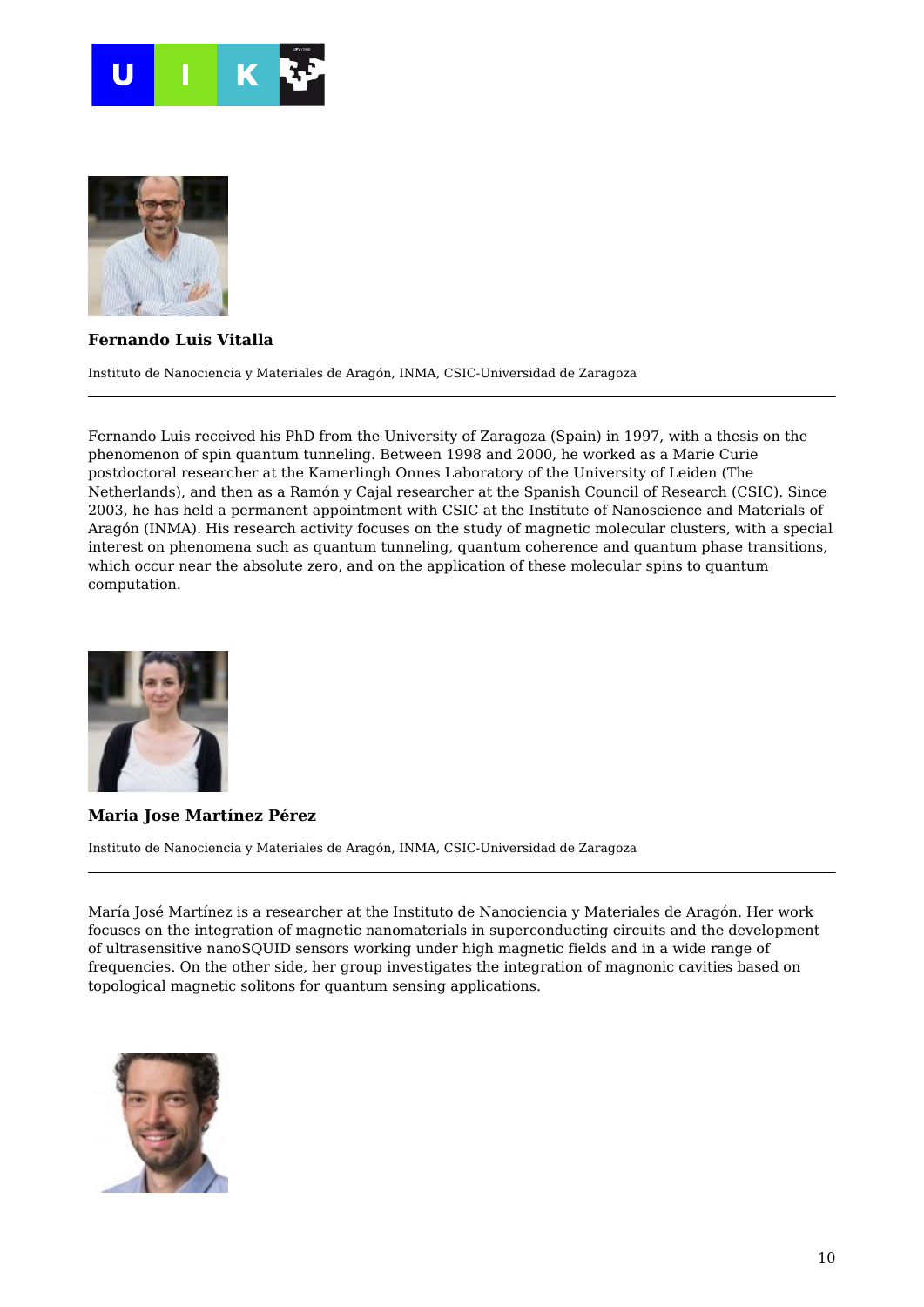

### **Hannes Pichler**

Universitat Innsbruck & IQOQI

The research group led by Hannes Pichler is interested in theoretical quantum optics, in the context of quantum many-body physics and quantum information processing science. We strive to push the frontier of quantum technology by developing novel applications and quantum computing protocols for nearterm quantum devices, focussing on quantum optical systems, such as Rydberg atom arrays, waveguide QED setups, and ultracold atoms. To achieve this goal, our research spans a wide spectrum, from microscopic modeling of the physics of specific quantum devices, to understanding their emergent quantum many-body phenomena. It builds on a variety of analytical and numerical techniques from quantum optics, quantum information, and condensed matter theory.



**Martin Ringbauer** Institut fur Experimentalphysik, Universitat Innsbruck

Martin Ringbauer's research focuses on new ways to use trapped ions for quantum computing and quantum simulation. Current devices use merely a fraction of their potential and trapped ions, in particular, offer a wonderfully rich and highly controllable playground to explore. Making full use of the available Hilbert space, allows us to go beyond linear qubit programming towards efficient problemtailored quantum information processing. This research spans a wide range from using high-dimensional Hilbert spaces for quantum computing, simulation and error correction, to the development of novel tools for the characterization and certification of quantum devices.



**Sofia Vallecorsa**

**CERN** 

Dr. Sofia Vallecorsa is a CERN physicist with extensive experience on software development in the High Energy Physics domain. Dr. Vallecorsa coordinates the Quantum Computing area of the CERN Quantum Technology Initiative, recently established. She is also responsible for Deep Learning and Quantum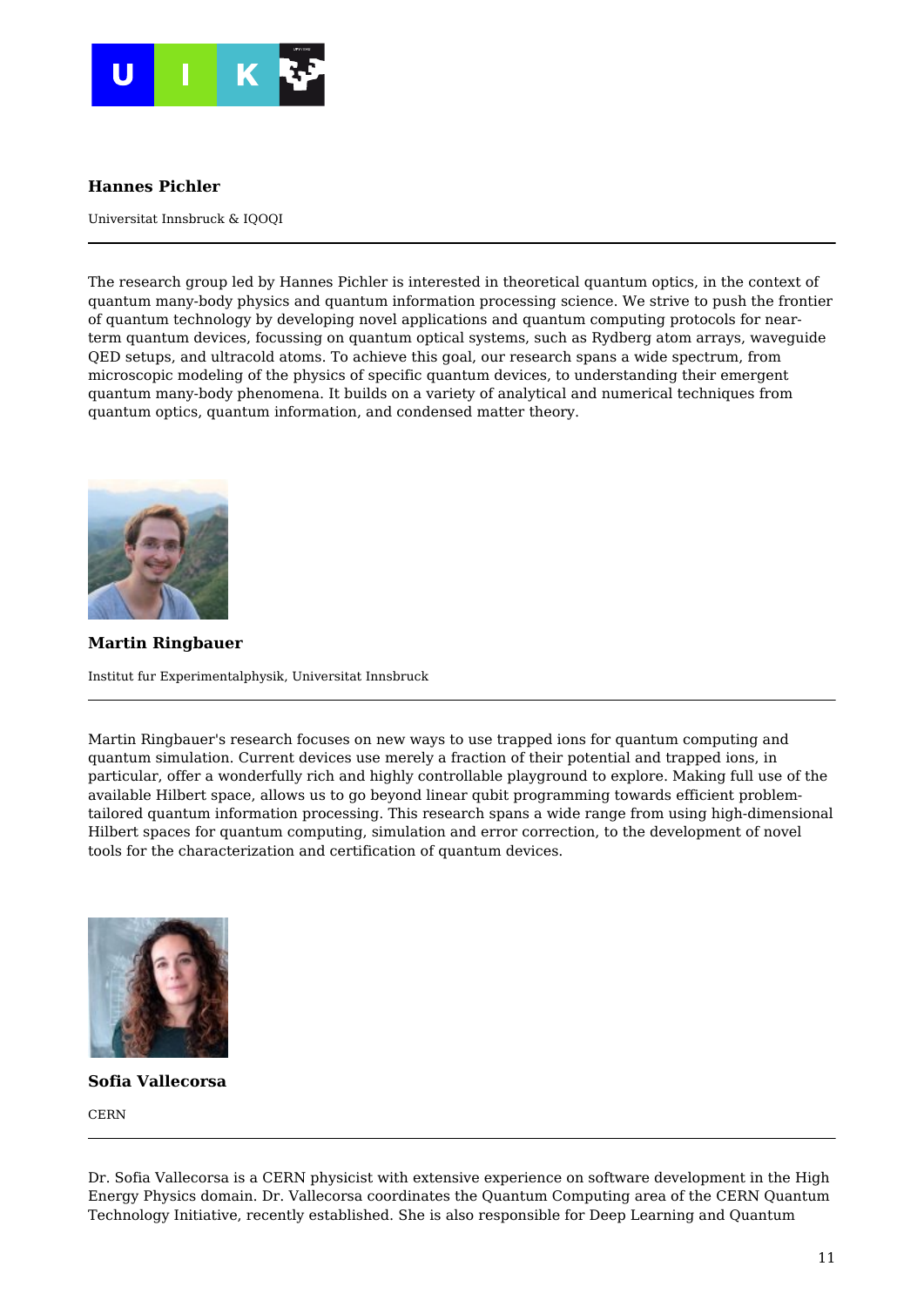

Computing research within CERN openlab (http://openlab.cern.ch) which is a unique public-private partnership between CERN and leading ICT companies. Before joining openlab, Dr. Vallecorsa has been responsible for the development of Deep Learning based technologies for the simulation of particle transport through detectors at CERN and she has worked on code modernization projects in the field of Monte Carlo simulation.



**Andreas Schäfer** Regensburg University, Germany

Andreas Schäfer is professor at the University Regensburg in Germany. He works on various aspects of QCD, including Lattice QCD (being a member of the CLS, LPC and RQCD collaborations) and perturbative QCD (being a member of the DFG FOR 2926 research group) but also on information theoretical problems linked to QCD, in particular the problem of decoherence and thermalization in a high energy heavy ion collision, using AdS/CFT and other techniques. He presently spends a sabbatical at University of Bilbao.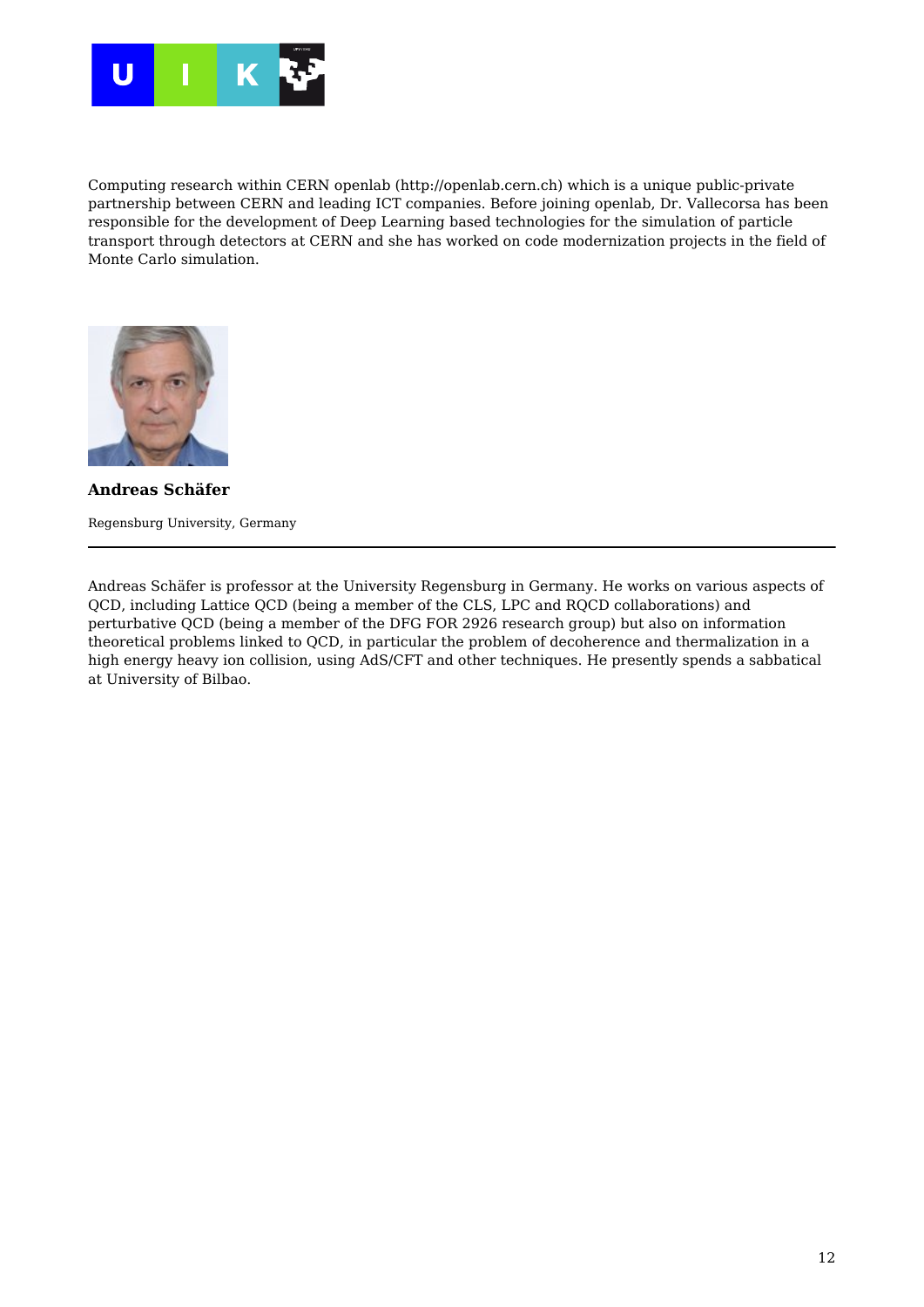

# **Registration fees**

| <b>REGISTRATION - ATTENDANCE FACE-TO-FACE</b>       | <b>UNTIL 17-06-2022</b> |
|-----------------------------------------------------|-------------------------|
| General                                             | 250,00 EUR              |
| Invited Speaker / organizers                        | 0 EUR                   |
|                                                     |                         |
| <b>REGISTRATION - ATTENDANCE LIVE ONLINE - ZOOM</b> | <b>UNTIL 17-06-2022</b> |
| General                                             | 175,00 EUR              |
| Invited Speaker / organizers                        | 0 EUR                   |